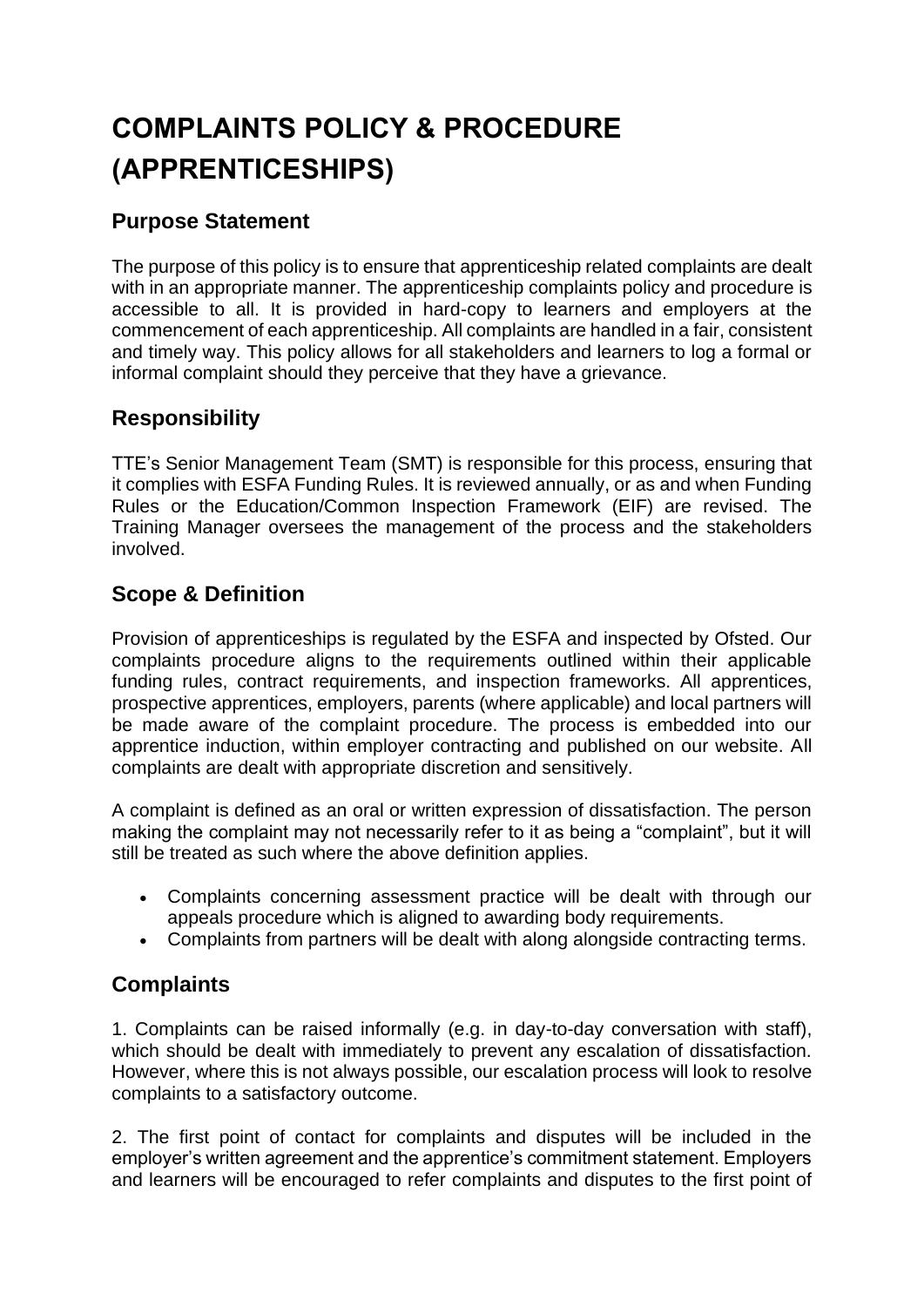contact, although they have the option to refer complaints to any other member of staff if they should so choose. Complaints can be received in several ways, e.g. face to face, by email, in a formal letter, or by phone. It is therefore important to know the correct way to deal with a complaint to ensure satisfactory resolution.

3. Learners, prospective learners and employers will also be made aware of the Apprenticeship Helpline service, including the email address and phone number, should they wish to access any independent and impartial advice about apprenticeship entitlements and obligations. Details of the Apprenticeship Helpline will also be included in the employer's written agreement and the apprentice's commitment statement.

4. Where a complaint is received it should be documented and forwarded by the member of staff who has received the complaint to a member of the Management Team. The complaint is then formally logged and investigated.

5. Complainants will receive an acknowledgement within 7 days of receipt of their complaint and a response within 30 working days outlining suggestions to resolve the complaint. They must be kept informed should their complaint take longer than 30 days to investigate and respond to.

6. A manager allocated by the SMT will investigate the complaint. Where a complaint is made against a specific member of staff the investigating manager will ensure that the complaint is handled in line with our internal HR policies and procedures. Managers cannot investigate complaints where the grievance in question relates to their own conduct. In this instance an alternate manager will lead the investigation.

7. The investigating manager will seek to establish all pertinent facts regarding the grievance, if need be by reviewing relevant documentation and holding interviews with relevant parties. On completion of the investigation the manager responsible will send a formal response in writing to the complainant. The response will detail the findings from the investigation, and any resolution offered to the complainant, if applicable.

8. All stages and decisions will be recorded centrally on the complaints log, electronic records will be retained of the complaint investigation. If no further correspondence is received from the complainant within one month of the formal response from the investigating manager, then the complaint will be closed.

### **Appeals**

9. Every complainant has the right to appeal against a decision made under this procedure, if they are not satisfied with the outcome or the resolution offered. Any appeal should be made within 1 month of the complainant being informed of the initial decision and must be in writing. The complainant may approach any member of staff for help in formulating their appeal. The appeal will then be passed to the Chief Executive Officer (CEO) to review.

10. The CEO will review the original complaint and response, conducting a further investigation if necessary, which will be undertaken within 30 days of the appeal being submitted. If an outcome cannot be reasonably reached within this timescale, then the